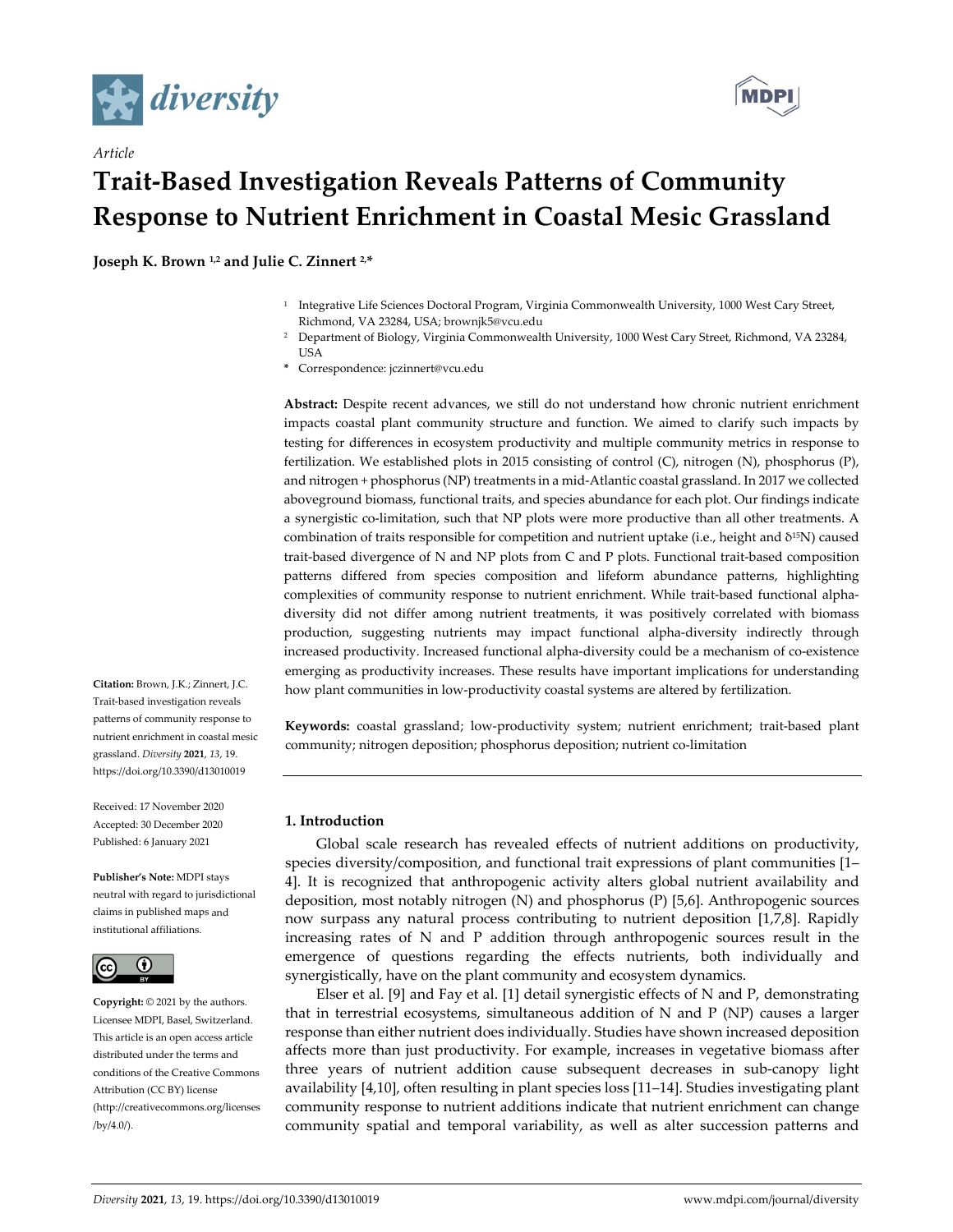community structure [15–17]. La Pierre and Smith [3] found that species experiencing chronic fertilization express differences in functional traits compared to species in ambient conditions. These previous works highlight the importance of investigating plant traits to understand mechanisms altering community structure in response to chronic nutrient enrichment [18–20]. Although the aforementioned research has laid the foundation regarding potential effects of nutrient enrichment on global change, gaps remain. For example, a number of studies have investigated trait-based community patterns in response to nutrient enrichment [21,22], but uncertainties still remain regarding effects of nutrient enrichment on functional trait‐based diversity (i.e., diversity of traits).

Limitations using species diversity to express plant diversity have increased interest in quantifying functional trait‐based diversity (functional diversity) to answer questions regarding plant community organization, species interactions, and response to disturbances [23,24]. Functional diversity has become an important metric for understanding how species, as dynamic parts of a community, change organismal traits through interactions with the environment, which can impact ecosystem functioning [25,26]. Functional diversity metrics are indicators of community structural response to environmental perturbations [27] and can be measured across multiple scales [28]. Both functional alpha‐ and beta‐diversity are computed using quantitative functional trait data collected on members of the plant community. Here we define functional beta‐diversity as the site‐to‐site variation among functional trait defined communities, while functional alpha‐diversity is defined as functional trait diversity at the local‐scale (i.e., within a plot). These diversity metrics, along with analysis of specific differences in functional trait expression, can help decipher mechanisms of altered trait‐based community structure in response to nutrient enrichment and increased productivity. Current research focusing on functional diversity does not identify unified patterns of plant communities in response to nutrient enrichment, suggesting that responses may be dependent on combinations of nutrient treatments and regional or local pressures [29–31].

Most prominent nutrient enrichment studies have been conducted in agroecosystems or prairie grasslands with different soil profiles than coastal grasslands. Coastal grassland soils are characterized by their highly leached sandy composition resulting in low nutrient content and low water holding capacity [32]. Increased N deposition is expected to occur in coastal ecosystems [33,34], and previous work has highlighted the need to understand how nutrients influence coastal plant communities [35,36]. Focusing on the coastal system response to nutrient accumulation will identify mechanisms altering coastal plant community function, leading to improved predictions of community trajectory and future functional change [34,35]. This is especially true for barrier island systems, where plant communities are tied closely to disturbance response [37].

Barrier islands are coastal systems occurring along 15% of coastlines globally with most occurring in the northern hemisphere [38]. Geographic areas where barrier islands are common coincide with areas expected to experience increased synthetic fertilizer use [33,39]. By 2100, N enrichment in the continental U.S. is expected to increase by 19%, with the Atlantic coast experiencing the largest regional increase [39]. High nutrient enrichment from run-off and atmospheric deposition is a major influence on barrier island plant communities given the prominence of sandy‐soil compositions and high N limitation [32,36]. Nutrient enrichment studies on coastal dune systems show that N addition causes long‐term plant community change [36], yet P has not been identified as a limiting nutrient in terrestrial coastal systems [40,41]. Patterns revealing NP synergistic co-limitation at global scales necessitates investigation of both nutrients in coastal systems [1,9]. We build upon previous research by investigating effects of nutrient enrichment on trait‐based communities of a mid‐Atlantic coastal mesic grassland.

Our goal was twofold. First, we tested how chronic (3 year) nutrient addition affects trait-based community structure and function. Specifically, we tested whether N, P, and NP enrichment increases community‐level biomass and/or modifies specific functional trait expressions. We hypothesize that, due to N limitation in coastal systems, biomass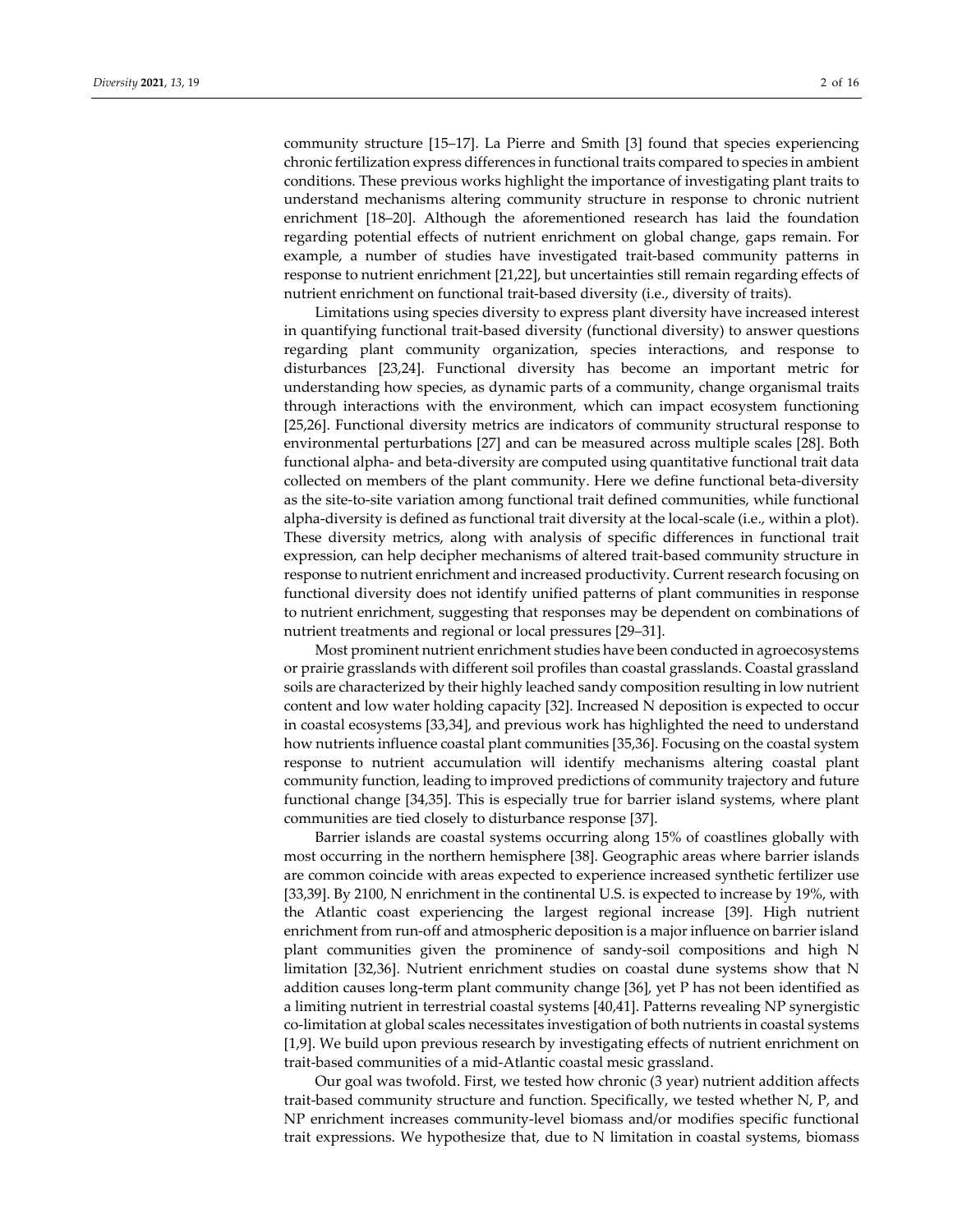will show notable increase under N and NP treatments, with NP prompting a colimitation effect such that biomass produced after NP fertilization will be significantly higher than biomass produced by N or P alone. Furthermore, we predict that functional traits promoting resource acquisition (e.g., height, specific leaf area, and leaf N traits) will be expressed in N and NP treatments, due to increased competition for light in nutrientrich environments. Second, we investigated community-level functional trait change using trait‐based community composition and trait diversity (functional alpha‐ and beta‐ diversity). We hypothesize that N and NP treatments will alter trait‐based community composition and that such changes will be accompanied by increased functional alpha‐ and beta‐diversity. Furthermore, we expect that functional alpha‐ and beta‐diversity will have a significant relationship with biomass productivity. Identifying how nutrients impact productivity, specific functional trait expressions, and trait-based community composition and diversity may improve predictions of trait‐based vegetation change in sand‐based coastal grasslands as global change drivers like nutrient enrichment persist.

### **2. Materials and Methods**

## *2.1. Study Site*

Hog Island (37.417 N, 75.686 W) is one of 13 barrier islands in the Virginia Coast Reserve (VCR) Long‐Term Ecological Research site along the US Atlantic coast. The VCR is experiencing shrub encroachment by *Morella cerifera* on a landscape scale [42]. *M. cerifera* is a N‐fixing shrub that dominates later successional swales and may be facilitated by the presence of a grass canopy [43,44]. Due to extensive shrub cover on the northern end of Hog Island, plots were established on the southern end in a recently developed swale (i.e., dune slack) composed of perennial grass and annual/biennial forb species. Dominant graminoids at our grassland site included *Spartina patens*, *Setaria parvifolia*, *Andropogon virginicus*, and *Ammophila breviligulata,* which is a common dune grass in this region but also occurs frequently in swales [43]. Other graminoid species like *Fimbrystylis castanea* and *Cyperus esculentes* were less abundant but were also found at the site. Forb species were generally less dominant but included *Solidago sempervirens* and *Conyza canadensis*. Soils at our nutrient enrichment plots are sandy and well‐drained, and relatively young due to high overwash occurrence in the early 2000s. Untreated areas indicate that %N in the soils ranged from 0.02–0.03%, while P ranged from 6–10 ppm.

## *2.2. Plot Establishment and Nutrient Application*

Nutrient enrichment plots were installed on Hog Island in 2015 [45]. Plots followed a randomized design modified from the Nutrient Network (https://nutnet.org/) to include three treatments ( $N =$  nitrogen,  $P =$  phosphorus,  $NP =$  nitrogen + phosphorus, and  $C =$ Control), replicated five times per treatment ( $N = 20$  total experimental units,  $n = 5$  per treatment). Each unit was  $3 \text{ m}^2$  with 1 m walkways, which were not recognized as usable plot space. Units were subdivided into four  $1 \text{ m}^2$  subplots. Nutrient applications were completed twice per growing season (May and June) from 2015‐2017. Annual N and P application totaled 10 g m<sup>-2</sup> yr<sup>-1</sup>, while NP plots totaled 20 g m<sup>-2</sup> yr<sup>-1</sup> (10 g m<sup>-2</sup> of N and 10 g m−<sup>2</sup> of P). Phosphorus was applied as triple super phosphate, while N was applied as ammonium nitrate in particulate solid form.

## *2.3. Biomass and Species Composition Sampling*

Biomass was defined as all aboveground vegetation at the end of the 2017 growing season (September 2017) and was collected to assess ecosystem productivity. Aboveground vegetation was harvested from one subplot to ground level within a haphazardly placed 0.1 × 1 m frame and extrapolated to represent plot level productivity (g m−2). Samples were oven‐dried for 72 h at 60 °C and weighed (g). Species composition was sampled using areal cover estimation (%) of each species, bare ground, and dead plant material, such that total cover of each plot summed to 100%. In July of 2017, species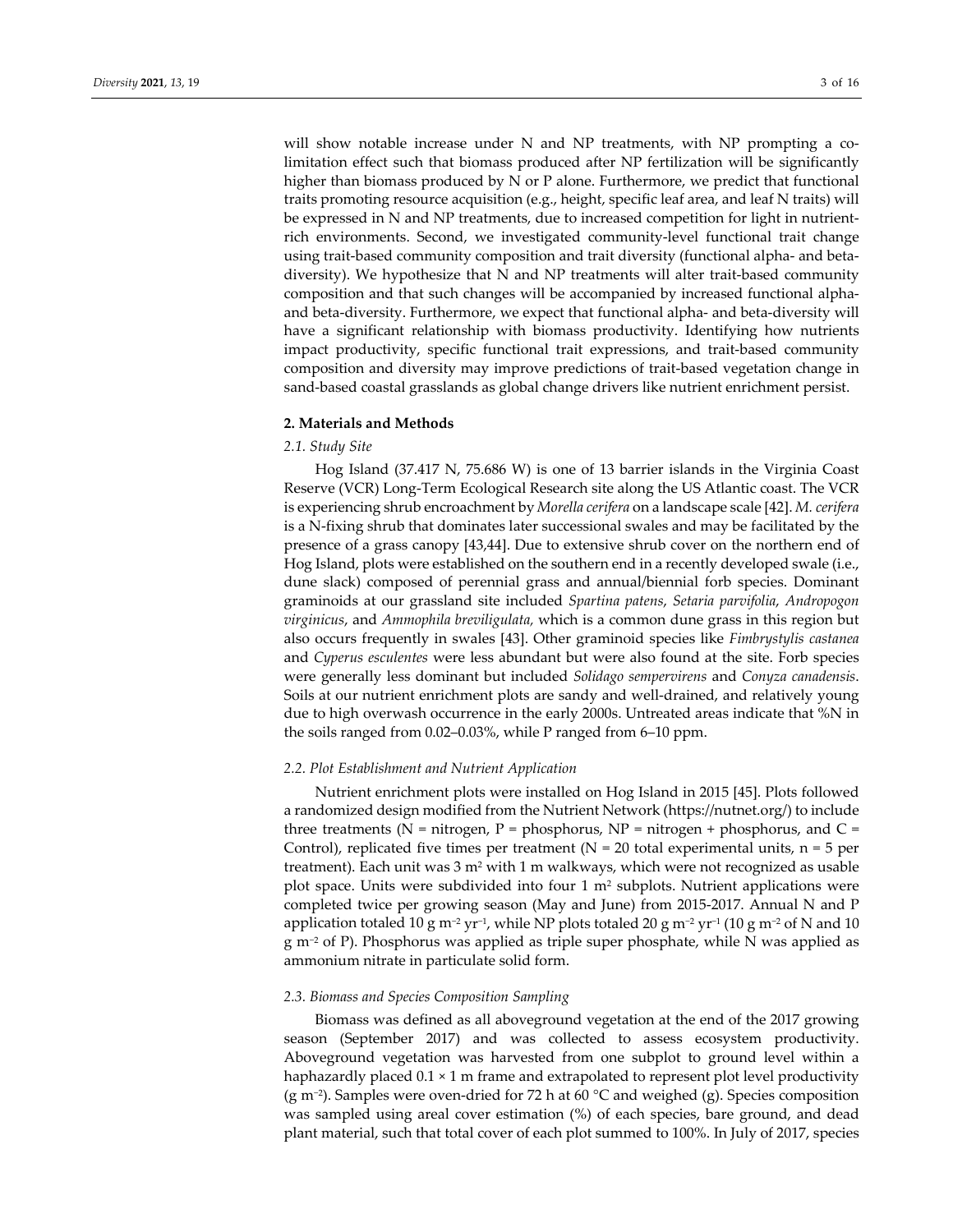cover was assessed in a subplot that had not previously been used for destructive sampling. For logistical purposes, the five most abundant species in each plot were used for trait sampling. The top five species accounted for ~75% of the relative vegetation cover in all plots. *Spartina patens* and *A. breviligulata* were consistently the most dominant species in each plot. The annual forb *C. canadensis* had top five abundance in C and N plots but not in P or NP plots. This was the only difference in lifeform of the top five species as all other species were graminoids.

## *2.4. Functional Trait Selection and Sampling*

Functional traits were selected to best understand the mechanisms of plant response to ecological dynamics including environmental and biotic interactions. Aboveground traits we selected highlight some trade‐offs between rapid growth and resource conservatism. Investigating plant traits that exist on a resource use spectrum aids in understanding mechanisms of survival for plants in areas of different limiting factors [46]. Maximum height was selected as a competitive trait, as it likely indicates plant response to low light from shading during increased biomass productivity [47]. Height covaries with other plant growth traits including photosynthetic rate, relative growth rate, and leaf lifespan [48]. Leaf traits including specific leaf area (SLA) leaf nitrogen content (%N), and leaf carbon content (%C) indicate trade‐offs between rapid growth and resource conservation in highly productive and resource-limited communities  $[49,50]$ . Last,  $^{15}N$ :  $^{14}N$ (δ15N) was selected to investigate mechanisms of nutrient uptake or fixation through symbiotic relationships [51–53].

Maximum height was measured in cm before harvesting by extending the longest leaf of the three tallest individuals for each species. Aboveground samples were harvested for one randomly selected individual for each of the top five species in each plot. Samples were immediately wrapped in the moist paper towel, stored in a plastic bag, and were stored in a dark refrigerator while processing took place. One leaf from each plant was re‐ hydrated and used to measure SLA using a computer scanning method to digitize leaf samples and capture projected leaf area (cm<sup>2</sup>). Leaf samples were then oven-dried at  $60$ °C for 72 h and weighed (g). Dried leaf samples were ground into powder with a Wiley Mini‐Mill and shipped to the Cornell Isotope Laboratory (COIL, Ithaca, New York, USA) for carbon and nitrogen elemental analysis (%C and %N) and isotope analysis (δ15N). All samples for aforementioned foliar traits were collected in the summer of 2017. Species abundance was used to calculate community‐weighted means (CWMs) for each functional trait:

$$
CWM = \sum_{i}^{R} p_i t_i
$$
 (1)

where R is the number of samples,  $p_i$  is the relative abundance of species  $i$ , and  $t_i$  is the mean trait value of species *i* [54].

#### *2.5. Statistical Analysis*

All analyses conducted as part of this study were performed using R (R Core Team, v. 3.5.0, 2018). To determine the effect of nutrient enrichment on plot scale productivity, we performed a one-way ANOVA on mean biomass production in 2017 ( $\alpha$  = 0.05). Tukey HSD was performed to test for pairwise differences among treatments. Similarly, after confirming assumptions of normality and equal variance, we used ANOVAs to determine whether any CWM functional traits differed among treatment groups ( $\alpha$  = 0.05). When significant differences existed between groups, Tukey HSD was used as a post-hoc test to determine which treatments differed significantly.

Principal components analysis (PCA) ordination was used to visualize how nutrient enrichment affected community‐level variation in CWM functional trait profiles (solution checked using scree plot). CWM traits were standardized to a mean of zero and unit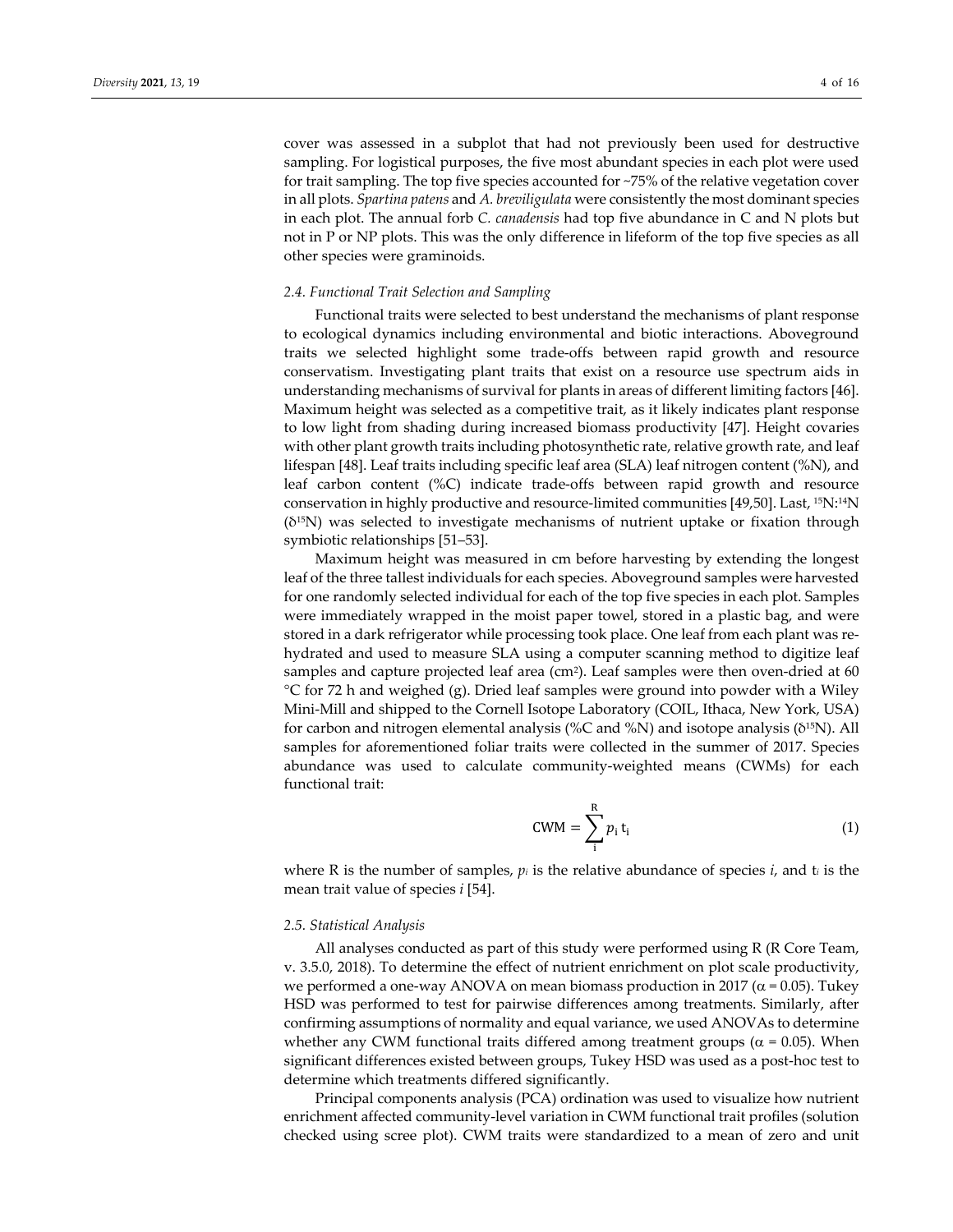variance to ensure no single trait would over-influence plot relationships in the trait space. We used the envfit function in vegan to create a vector overlay of CWM trait values indicating how specific traits are influencing plot position in trait space [55]. Centroids were calculated for each of the convex hulled treatment groups.

Species community composition was visualized using non‐metric multidimensional scaling (NMDS) ordination. We utilized Bray–Curtis distance measure to calculate a distance matrix of relative species abundance for each treatment replicate. The NMDS was run to a minimized stress value (stress  $< 0.2$ ) using 3 dimensions (maximum iteration = 999). We performed the ordination in the vegan R package [55]. For purposes of interpretation, a PCA rotation was applied to the finalized NMDS, such that NMDS axis 1 and 2 represent maximum variation of the data.

For both trait and species composition analysis, treatment groups were tested using a permutational MANOVA (PERMANOVA) to determine if nutrient enrichment significantly changed CWM trait and/or species composition [56] (max iteration = 999;  $\alpha$ = 0.05). PERMANOVA makes no assumptions about the distribution of response variables or dissimilarities and is robust to assess heterogeneity of variances when used on balanced designs [56]. Post‐hoc pairwise testing was conducted to determine which treatments significantly differed in CWM trait composition ( $\alpha$  = 0.05, FDR adjustment).

To satisfy assumptions of normality and variance we log transformed our cover data prior to performing a two‐way ANOVA on % cover of graminoid and forb lifeforms among nutrient treatments ( $\alpha$  = 0.05) to determine whether lifeform abundance differed among communities receiving different nutrient treatments. We found no significant lifeform x treatment interaction, and thus proceeded to testing for significant differences of main effects. Tukey HSD was used as a post-hoc test when appropriate ( $\alpha$  = 0.05).

Functional alpha-diversity was calculated as Rao's quadratic entropy ( $FDQ$ ). We selected  $FD_Q$  because it handles multiple trait variables and aims to estimate species dispersion in multidimensional trait space at the plot level, weighting solutions by relative abundance [57,58]. Functional alpha‐diversity indices were calculated using the FD package [59]. Functional beta‐diversity was calculated using betadisper in the R vegan package which calculates beta dispersion, or the distance of each plot to the mean center of each treatment group [55]. Beta dispersion tests for homogeneity of group dispersion and is a common quantitative metric of beta-diversity  $[60,61]$ . We used ANOVA (with Tukey HSD post-hoc) and simple linear regression analysis ( $\alpha$  = 0.05) to determine the impact of nutrients on functional diversity and the relationship between functional diversity and biomass, respectively.

## **3. Results**

#### *3.1. Biomass Response to Nutrients*

Biomass production significantly differed among nutrient treatments (Figure 1; F<sub>3, 16</sub>  $= 18.5$ ,  $p < 0.0001$ ). Of all the nutrient treatment groups, NP had the highest biomass production with the lowest biomass production occurring in C and P plots (Figure 1). NP plots were significantly more productive than both P and N plots (Figure 1), suggesting a nutrient synergistic co-limitation. Although N plots produced lower biomass than NP plots, we found that mean biomass was still significantly higher than P and C plots, with mean productivity approximately three to four times higher (Figure 1).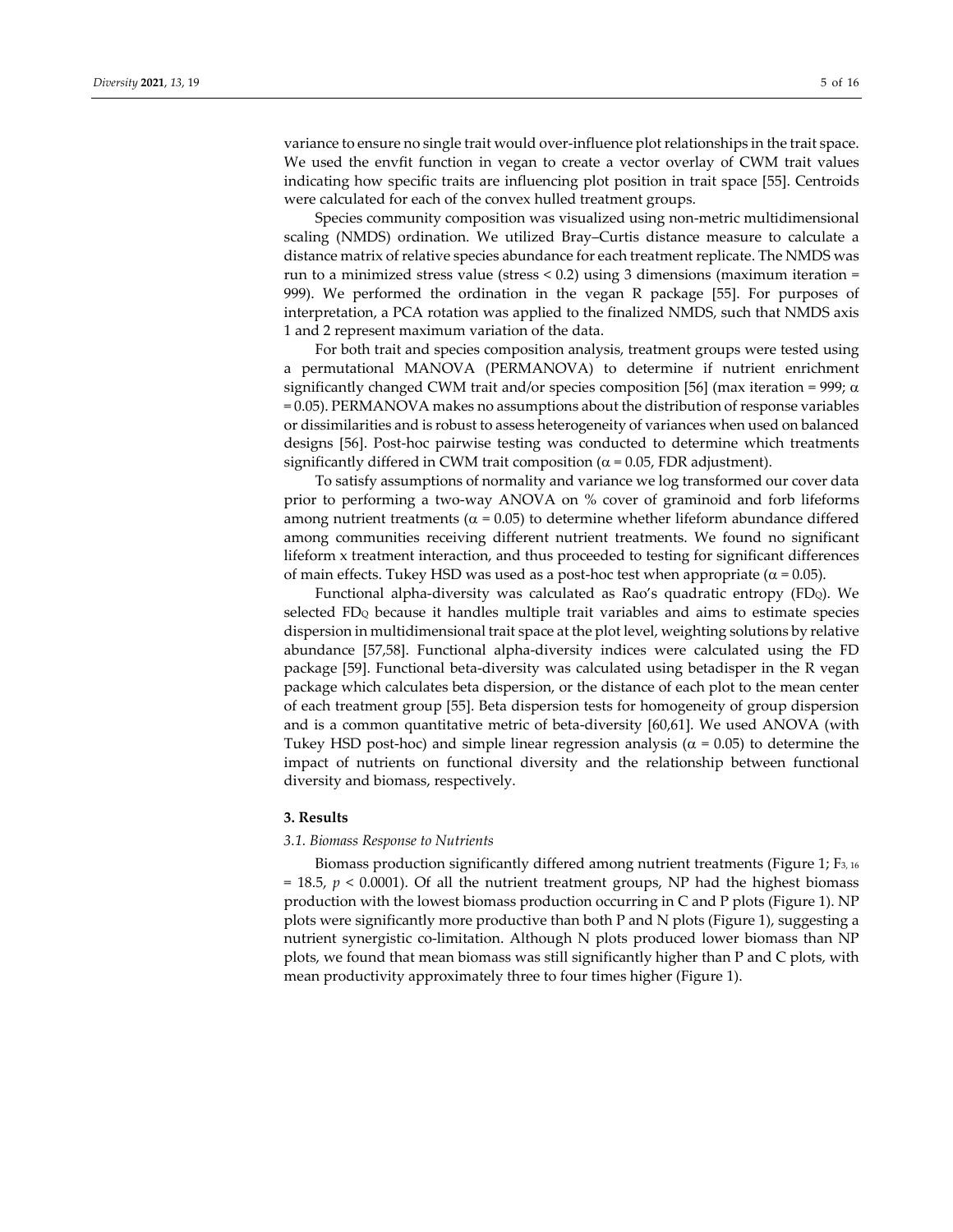



## *3.2. Community‐Level Trait Response*

# 3.2.1. Individual Trait Differences Among Treatments

Community‐weighted functional traits varied across nutrient treatments. Community-weighted height was significantly different among nutrient treatments (F<sub>3, 16</sub>)  $= 72.2$ ,  $p < 0.0001$ ), with N and NP plots having the tallest communities on average (Figure 2A). We found that N and NP fertilization increased community-weighted plant height between 34–55% compared to P and C plots. There was no significant treatment effect on SLA (Figure 2B). Although aboveground tissue in NP plots was enriched in 15N isotope, the difference was not significant compared to C and P plots (Figure 2C). Aboveground tissues in N plots had enriched <sup>15</sup>N isotope levels compared to C and P plots, shifting  $\delta^{15}N$ from below 0 to above 3 ppt (Figure 2C). Values of foliar %C showed a small but significant increase in N plots compared to C plots (+4.6%, Figure 2D). Leaf %N did not differ among treatments (Figure 2E).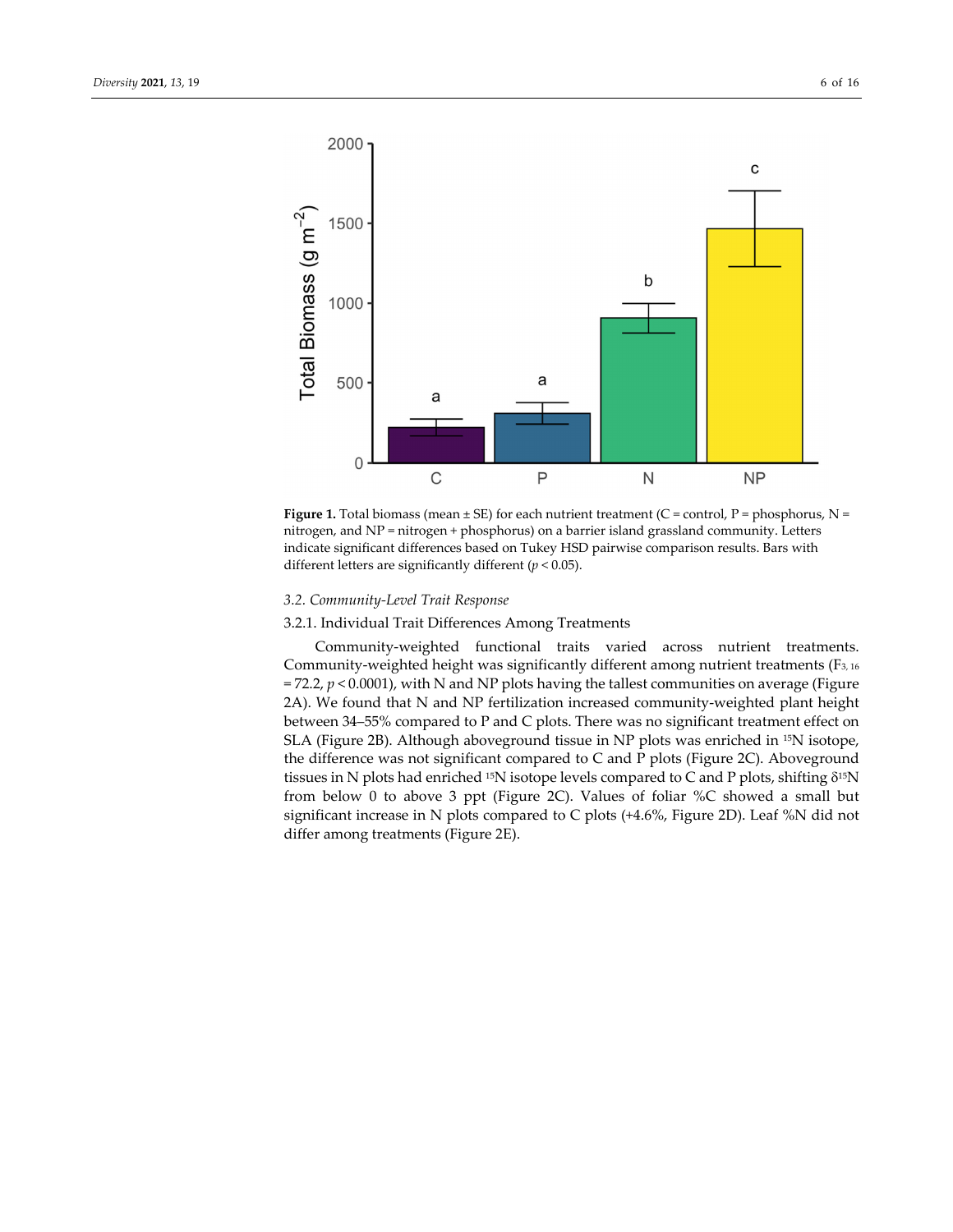

**Figure 2.** Mean ± SE of community‐weighted height (**A**), specific leaf area (**B**), leaf nitrogen isotope ratio (**C**), leaf carbon content  $(D)$ , and leaf nitrogen content  $(E)$  for each nutrient treatment  $(C = control, P = phosphorus, N = nitrogen, and NP$ = nitrogen + phosphorus) on a barrier island grassland community. Connecting letters indicate significant differences based on Tukey HSD pairwise comparison results. Bars that do not share the same letter are significantly different (*p* < 0.05).

#### 3.2.2. Trait, Species, and Lifeform Composition

A total of 68.9% of the variation in our data was explained by the functional trait metrics used in the PCA (PC1 =  $40.9\%$ , PC2 = 28.0%). We found that nutrient treatments resulted in significantly different trait‐based community composition (Figure 3, PERMANOVA: F<sub>3, 16</sub> = 4.65,  $p < 0.001$ ). Trait-based communities of N and NP plots occupied significantly different functional trait space compared to C and P plots, primarily diverging along PC1 (Figure 3, Table 1). All traits were significantly correlated with PC1 and/or PC2 and can be used to indicate how nutrients drive trait-based community position in trait space (Table S1). For example, height,  $\delta^{15}N$ , and %C, were strongly correlated with PC1, indicating plots treated with N/NP are separate from C/P‐ treated plots because N‐ and NP‐treated communities are taller and have higher levels of foliar δ15N and %C (Table S1, Figure 3). Our multivariate analysis shows more clearly how traits like foliar  $\delta^{15}N$  and %C impact the dissimilarity of N/NP communities and C/P communities compared to investigations of these traits using univariate analysis alone. Likewise, SLA had a strong positive correlation with PC2, while %N and %C had negative correlations with PC2, influencing separation of N and NP plots in trait space (Table S1, Figure 3), a pattern that is not as clear after investigating univariate trait response of SLA,  $%N$ , and  $%C$ .

Differences in species composition were also found among treatments (Figure S1, PERMANOVA: F<sub>3, 16</sub> = 4.52,  $p < 0.001$ ). Species composition was significantly different among all treatments, despite the similarities we find in functional composition of N/NP and C/P communities (Table S2). We also found that, across all treatments, mean graminoid cover was significantly higher than mean forb cover (Figure S2, ANOVA: F3, <sup>16</sup> = 77.65, *p* < 0.0001). However, abundance of lifeforms did not differ among communities experiencing different nutrient enrichment treatments (Figure S2; ANOVA: F<sub>1, 16</sub> = 0.53, *p*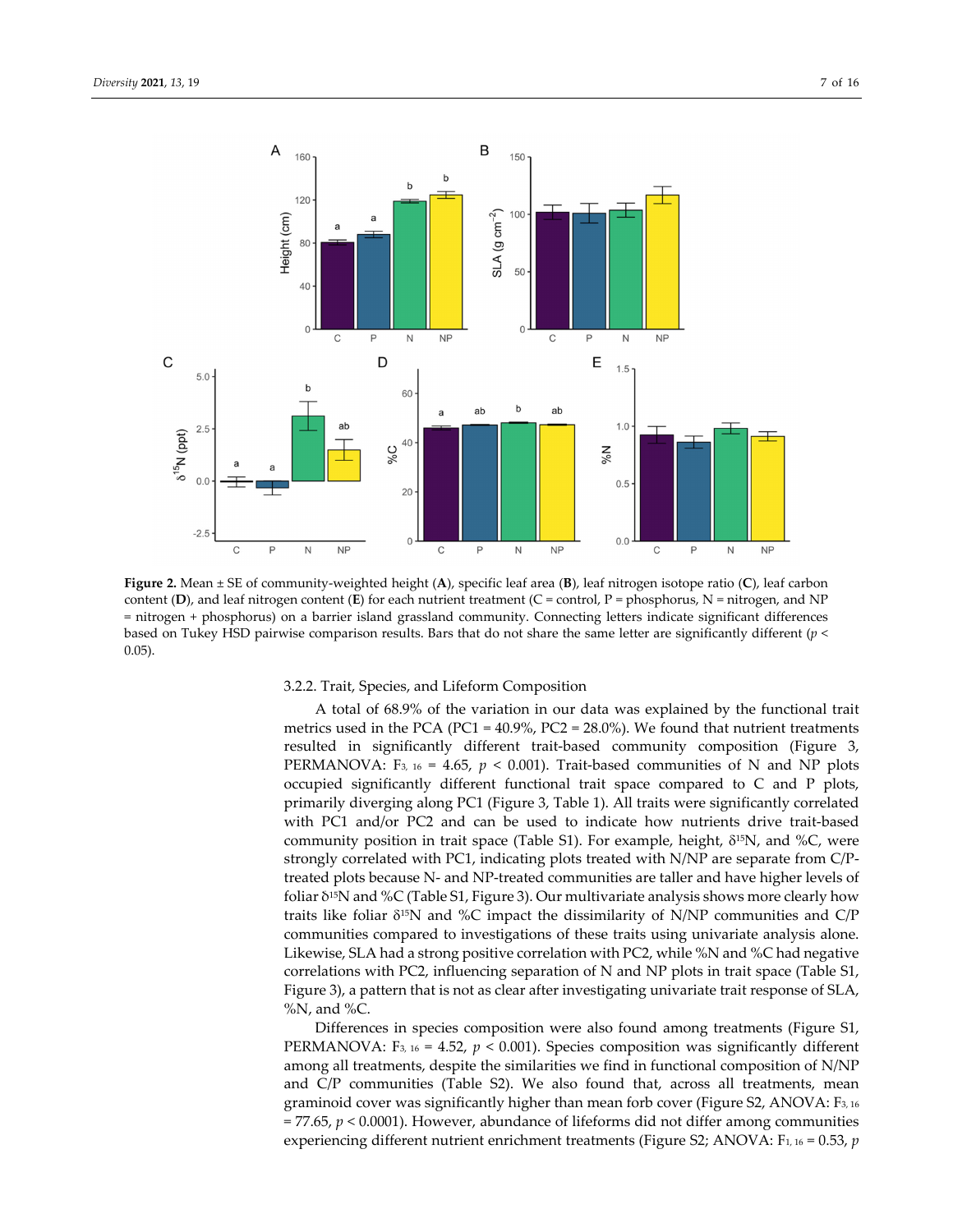> 0.05). For example, graminoid abundance did not differ among treatment groups. These results indicate that trait, species, and lifeform composition provide different perspectives regarding community‐level response to nutrient addition in a coastal mesic grassland.



**Figure 3.** Principal components analysis (PCA) of trait‐based community composition grouped in convex hulls by nutrient treatment type on a barrier island grassland community. Points represent individual experimental plots in functional trait space with asterisks indicating centroids for each group. Colors and symbols are matched to nutrient treatment (C = control, P = phosphorus,  $N =$ nitrogen, and NP = nitrogen + phosphorus). Centroids can be viewed as mean trait‐based community composition. Vectors indicate functional trait correlations with each axis. Vectors are labeled with the functional trait they represent, and lengths indicate goodness of fit (Table S1).

| Comparison   | <b>F-Value</b> | $p$ -Value |
|--------------|----------------|------------|
| $C$ vs. $P$  | 0.9            | 0.5260     |
| $C$ vs. $N$  | 6.8            | 0.0135     |
| $C$ vs. $NP$ | 5.2            | 0.0135     |

P vs. N 7.4 **0.0135** P vs. NP 5.4 **0.0135** N vs. NP 2.4 0.1236

**Table 1.** Pairwise comparisons via PERMANOVA results for trait‐based communities between nutrient enrichment treatments on coastal grassland. Bold indicates *p* < 0.05, using FDR correction.

3.2.3. Trait‐based Alpha and Beta Diversity

Neither functional alpha‐ nor beta‐diversity of trait‐based communities were significantly different based on nutrient treatment (Figure  $4A,B$ , ANOVA: F<sub>3</sub>, 16 = 1.42,  $p =$ 0.2746 and F<sub>3, 16</sub> = 1.91,  $p = 0.1693$ , respectively). However, there was a significant positive correlation between aboveground biomass and functional alpha-diversity (Figure 4C), while the relationship between functional beta-diversity and biomass was weak and nonsignificant (Figure 4D). This pattern indicates that functional alpha‐diversity is not so much influenced by nutrient treatment as it is linked to biomass production in each plot, which is significantly higher in N and NP plots (Figure 4C).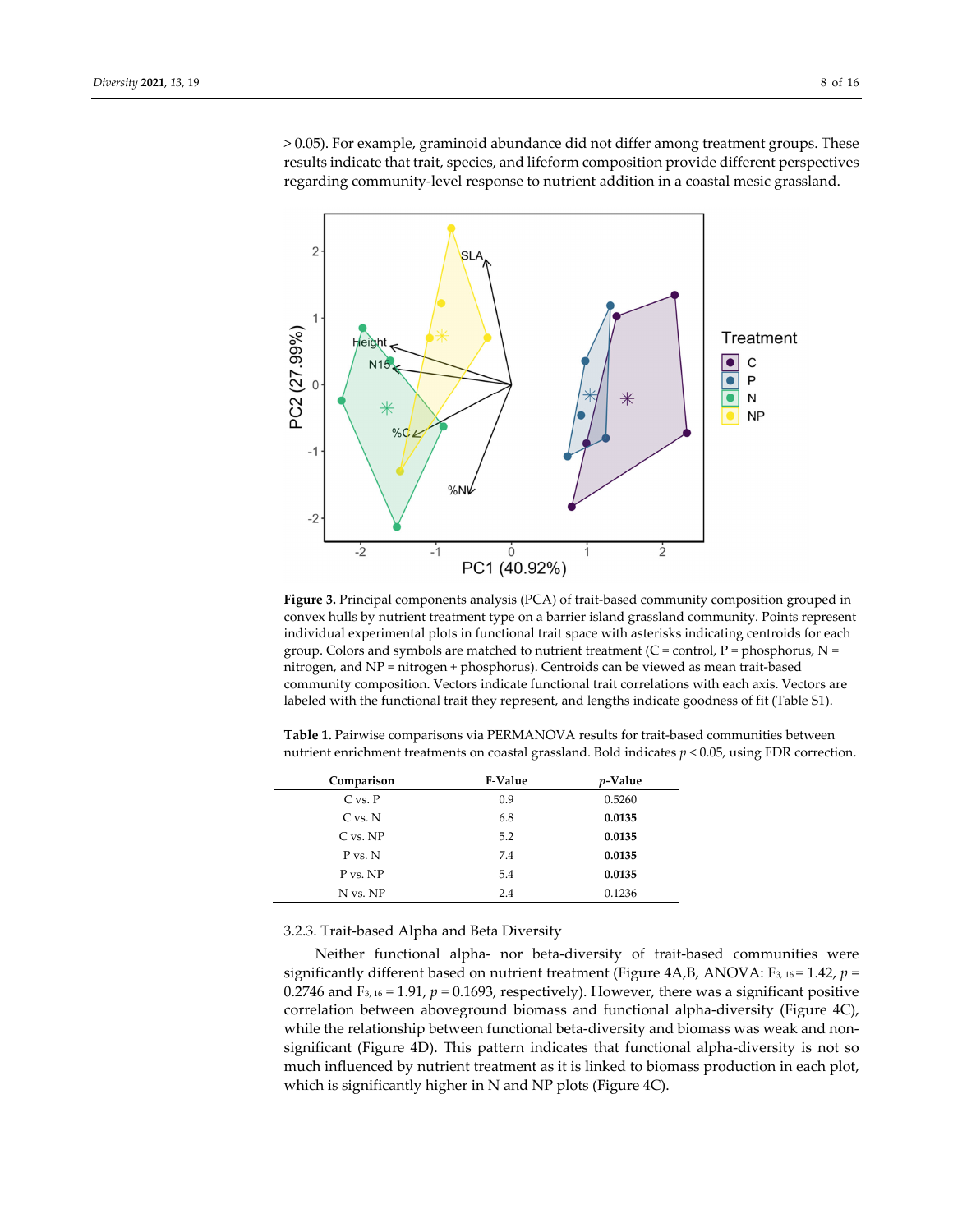

Figure 4. (A,B): Mean ( $\pm$  SE) of functional alpha (FD<sub>Q</sub>) and beta-diversity (beta-dispersion) for each nutrient treatment (C = control, P = phosphorus, N = nitrogen, and NP = nitrogen + phosphorus). (**C,D**)—relationship between total aboveground biomass and functional alpha‐diversity (**C**) and functional beta‐diversity. Regression coefficients and *p*‐value are reported at the top of each panel.

## **4. Discussion**

We show the influence of chronic (3 year) nutrient enrichment on community-level biomass, specific functional trait expressions, and trait‐based community composition and diversity in a coastal grassland. It is clear that N enrichment had significant impacts on community biomass production. NP exhibited a synergistic co‐limitation effect on biomass production such that NP treatments produced higher biomass than either N or P treatments individually. These findings are consistent with previous studies showing synergistic nutrient effects in other terrestrial systems [1,9]. However, it is interesting that P alone had no effect on productivity because it has been shown to increase productivity in other grassland systems [1]. This is particularly surprising at our grassland site because, according to our NMDS results, P alters community species composition, even without evidence of causing differences in productivity or functional trait‐based composition. We found that biomass production in N and NP plots are on average four and seven times higher than C plots, respectively. This follows global scale trends which indicate that N and NP deposition increases biomass production by, on average, 18% and 40% compared to C plots, respectively [1]. Considering the extent of coastal grassland distribution worldwide, our findings emphasize the importance of including more coastal grasslands when investigating response to nutrient enrichment at the global scale.

Our investigation of specific functional traits shows that some functional trait expressions associated with competition and altered nutrient acquisition (i.e., height and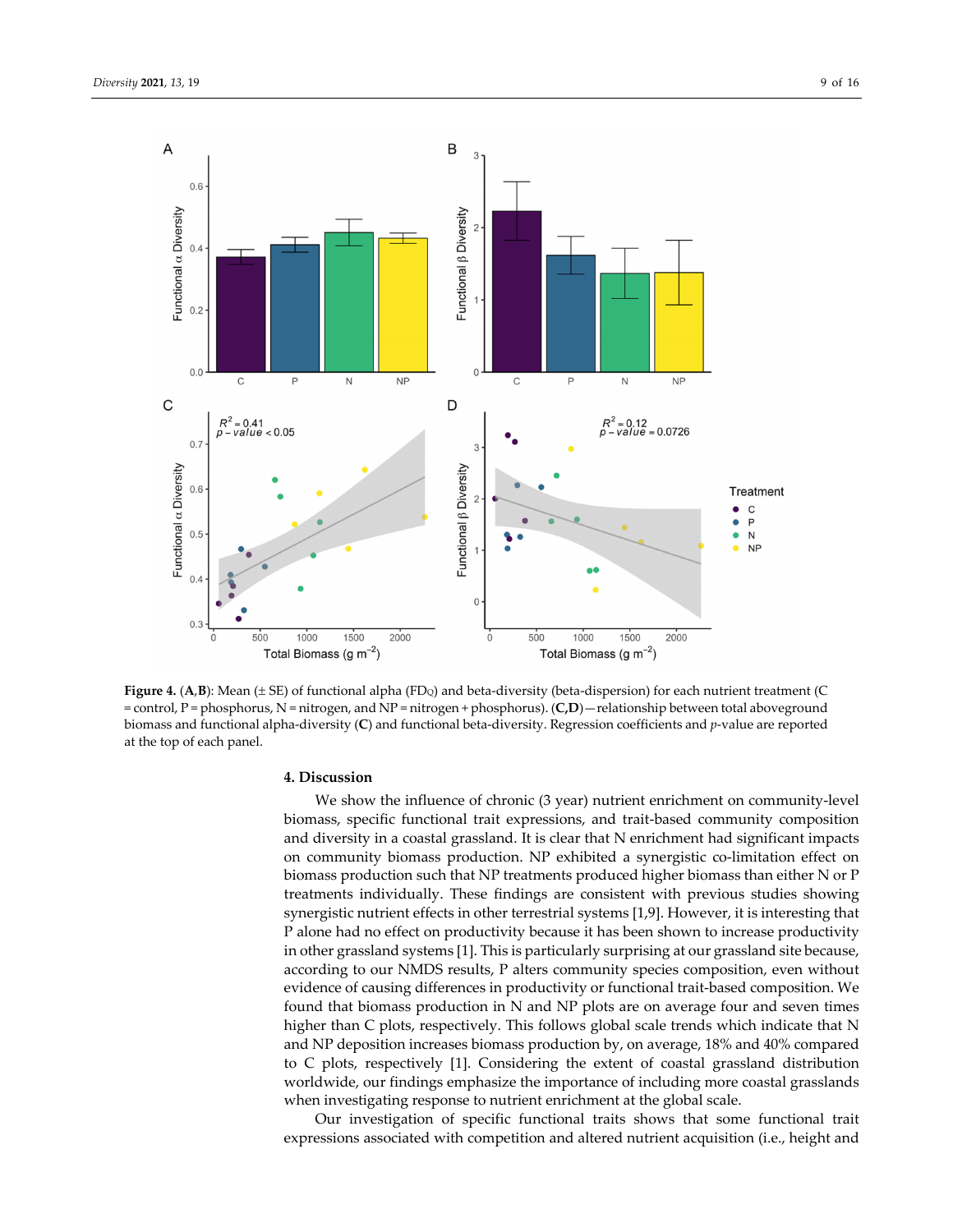$\delta$ <sup>15</sup>N) were significantly higher in N and NP plots, similar to other nutrient enrichment studies [20,62]. Differences in plant height are likely driven by increased competition for light, as N and NP increase aboveground biomass production [20,62]. It is important to note that increased height can also be a result of higher N acquisition, allowing for species to grow more prolifically than if they were in an N‐limited environment. We found that other traits remained unchanged among nutrient enrichment treatments (i.e., %N and SLA), indicating that certain traits are conserved in coastal systems regardless of nutrient additions. These trait responses stray from what global patterns have shown, such as those found by Firn et al. [19], which identify leaf N content as an important indicator of nutrient inputs. As leaf N was not affected by fertilization, investigating root traits in future studies may inform aboveground responses. Previous research highlights that increased N acquisition by roots may affect other functional traits, like δ<sup>15</sup>N, which correlates with leaf N content [63].

Foliar  $\delta^{15}N$  is traditionally used as the primary metric for whole plant  $\delta^{15}N$  and varies as a result of multiple environmental changes including N deposition [64]. Increased availability and uptake of N can result in  $\delta^{15}$ N enrichment in plant tissues [63,65,66], most typically through mechanisms of decreasing plant dependence on fungal and microbial associates to capture and fix N [52,67]. In our study, we found that CWM  $\delta^{15}N$  values in C plots was  $\sim$ 0 ppt, which could suggest plants in untreated communities rely on N<sub>2</sub> fixation through symbiotic rhizosphere relationships, a mechanism found in the dominant coastal shrub *M. cerifera* [68,69]. Symbiotic relationships are an important N acquisition strategy in N‐limited coastal systems [70] and may be disrupted by N additions. While we did not specifically test for changes in microbial communities associated with plant root systems, increased  $\delta^{15}N$  enrichment has been linked to plant dissociation from N-fixing bacteria, mycorrhizal fungi, or both when N becomes more readily available during fertilization [71–73]. Previous research has also shown that soil microbial communities can be directly affected by nutrient inputs [74,75]. If microbial community changes occur in a way that effectively decreases microbial support to plants, functional trait differences could emerge as plants compensate for the loss of microbial relationships. Further studies are necessary to understand how nutrient enrichment impacts microbial communities and their plant associations in coastal soils.

Surprisingly, we found that different patterns emerged depending on whether we analyzed trait‐based composition, species composition, or lifeform abundance. As hypothesized, trait‐based community analysis provided evidence that N and NP treatments filter trait combinations that favor survival when biomass is high (i.e., in biotically competitive scenarios). Directional divergence of communities experiencing different nutrient enrichment treatments (in multivariate trait space) indicates the importance of incorporating multiple aboveground trait combinations when investigating drivers of trait‐based community composition. In contrast with these trait‐based patterns, we uncovered distinct differences in species composition among our nutrient treatments, such that all communities were significantly different from one another, while abundance of different lifeforms in each treatment community exhibit yet another pattern, in which all treatments were similar in relative forb and graminoid cover. Contrasting patterns between trait, species, and lifeform response presents an important complexity that has lacked focus in nutrient enrichment studies. It is critical to determine how each type of community investigation technique contributes to our understanding of plant community response to nutrient enrichment. While we did not specifically test why these community‐ level analyses differ in their response to nutrient enrichment, we recognize that contrasting patterns among trait, species, and lifeform analyses could be relevant to questions that are currently being pursued in other investigations of plant community response to nutrient enrichment. For this reason, we highlight two possible explanations for such community responses below and encourage future work emphasizing these points.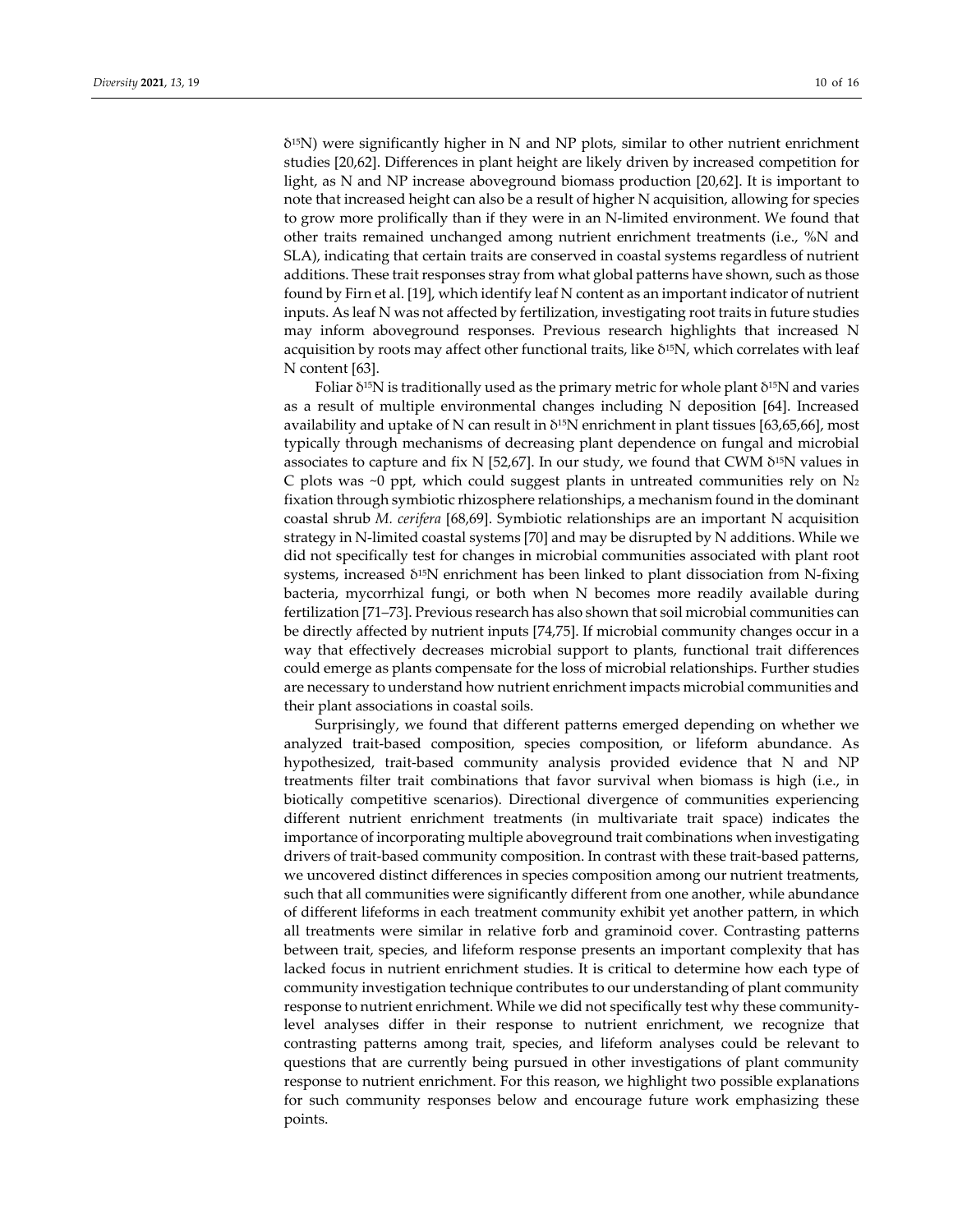First, these patterns could indicate that nutrient enrichment influences functional traits, species composition, and lifeform abundance independently. For example, it is possible that functional trait responses would not match species composition changes if nutrient treatments are not causing complete species turnover. Global change drivers like nutrient enrichment can influence species composition in a plethora of ways including species rank and evenness changes [76]. If differences in species composition among nutrient treatments are caused by reordering of subordinate species or increased dominance of the most abundant species, we may not see differences reflected in community level functional traits because the dominant species still contribute most to the community functional trait expression.

Second, to fully understand how nutrient additions impact plant communities, it is of interest to determine whether altered functional trait expressions lead to changes in species composition, or vice versa. In our coastal grassland system, it is possible that functional traits, species composition, and lifeform abundance may change sequentially. Such a phenomenon could exist because nutrient additions play a critical role in increasing biomass production which consequentially changes plant competitive interactions through modified functional traits of community members. This mechanism leads to competitive exclusion of certain species under a new highly productive community, resulting in altered species composition. However, the inverse relationship could also be true. Nutrients could reorganize species abundances by opening a niche space for species that would otherwise be unable to germinate and colonize a given resources space, resulting in new plant species contributing to community-level functional trait compositions. Given these complexities, we encourage the use of other community‐level functional trait metrics to disentangle changes in functional trait compositions, like functional alpha‐ and beta‐diversity which we tested at our coastal grassland site.

We did not find that functional alpha-diversity varied significantly among nutrient treatments. However, we did find a significant positive correlation signifying that functional alpha‐diversity is coupled with increased biomass production which is caused by N and NP enrichment. The coupled response of biomass and functional alpha‐diversity response is likely a critical piece in identifying mechanisms of local-scale co-existence. In this case, when biomass is high, competitive interactions result in dissimilar trait values for co‐occurring species at the alpha‐level [77]. However, it is surprising that the pattern of increased alpha‐diversity was only seen in relation to biomass and not among different nutrient enrichment treatments. This pattern may indicate an indirect influence of nutrient enrichment on functional diversity at the alpha‐level. For example, nutrient enrichment may have an influence on specific functional trait responses, but the diversity of traits at the plot level are more influenced by biomass productivity. This information supports that functional diversity at the alpha‐level can help determine how modified functional trait expressions influence species compositions as varying nutrient treatments increase biomass production. Similar findings have been found in other grassland communities [47].

## *Conclusions and Implications for Coastal Systems*

Combined deposition of N and P effectively releases plant communities from an environmental filter (i.e., an abiotic factor influencing species success/establishment) and drives feedbacks between altered plant functional trait expressions and community productivity. As biomass increased with nutrient enrichment, we found functional alphadiversity also increased. The positive relationship between functional alpha‐diversity and aboveground biomass may be evidence of a species co‐occurrence mechanism stemming from limiting functional trait similarity among species [47]. Limiting similarity of functional traits between co-occurring species in relatively high productivity environments is a common mechanism promoting species co-existence [78]. The increase in functional diversity at the local scale in our system can contribute to our understanding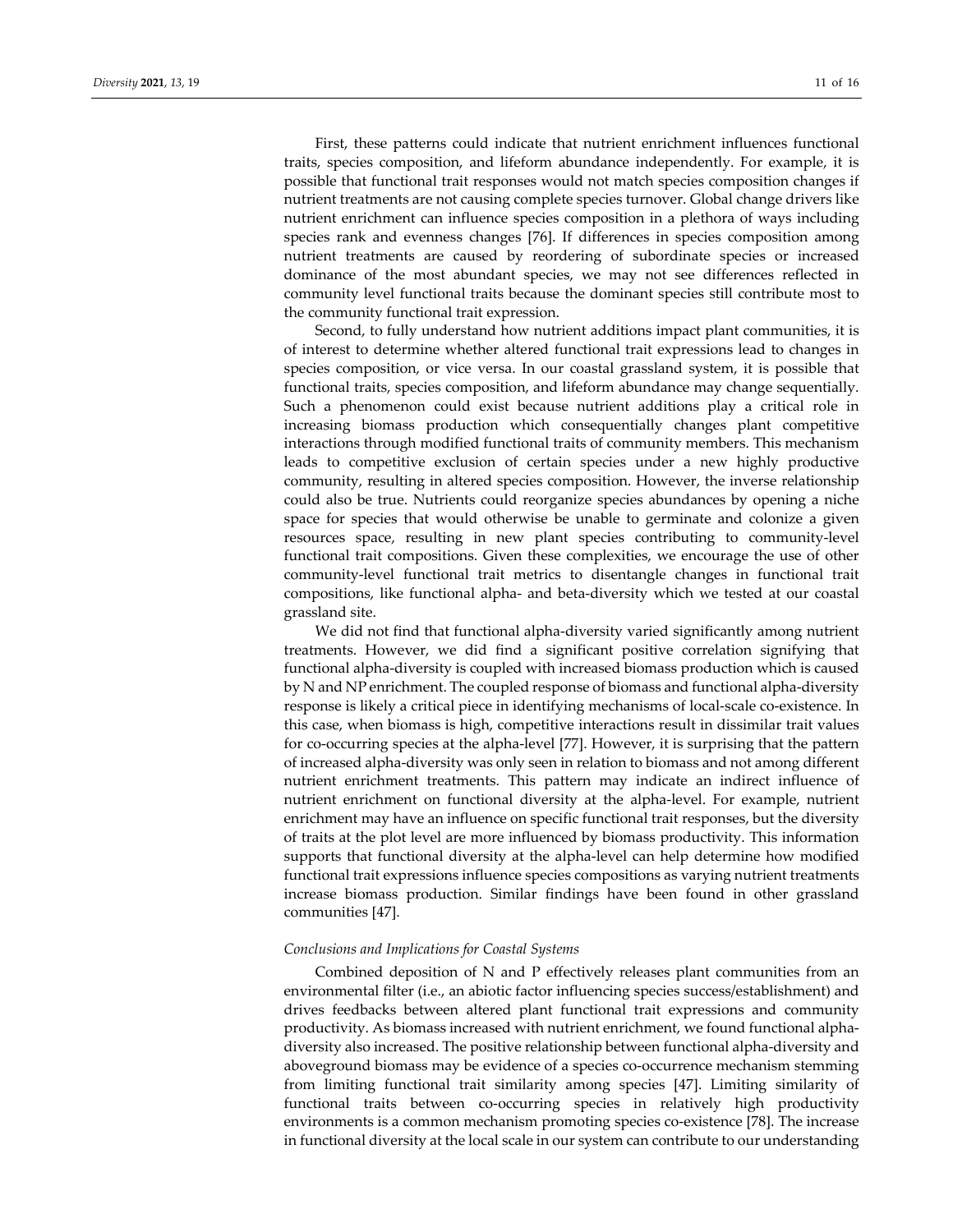of processes governing community assembly (i.e., competition vs. environmental filtering), which has not been comprehensively investigated through manipulation experiments in high-disturbance, low-productivity coastal systems. Functional alphadiversity can also specify how environmental perturbations relevant to coastal systems (i.e., nutrient enrichment) influence community structure and ecosystem functions like productivity and resilience [27,78].

It is important to recognize that while certain individual functional trait responses may be more unified in response to nutrient enrichment at global scales, others are likely driven by overarching environmental variability specific to certain ecosystem types. For example, we find certain traits (e.g., plant height) follow patterns uncovered in many other systems [79–81], but traits like leaf N content, SLA, and others, do not follow patterns seen in other systems or at global scales [3,19,20]. Recognition of site‐specific influences on functional trait expressions emphasizes the importance of continued nutrient enrichment studies across multiple spatial scales.

Understanding mechanisms of trait‐based community change by investigating diversity metrics and specific functional trait expressions sheds light on how low‐ productivity coastal systems are affected by recurring nutrient enrichment. Such mechanisms feedback to vegetative biomass, leading to increased productivity in N and NP plots that are four to six times higher than C plots. Understanding mechanisms of change and subsequent effects of nutrient enrichment is especially important in these low‐ production coastal systems, as models project increased nutrient loading by 2100 which will increase overall productivity and ultimately increase coastal resistance at large scales [39,82]. We acknowledge barrier islands are unique systems and respond individualistically to long‐ and short‐term environmental forcings across varying spatial scales [37]. However, coastal systems are increasingly vulnerable to climate-associated disturbance, making it critical to understand plant community change in response to nutrient enrichment. In order to test our results in other regions, we encourage the establishment of more nutrient manipulation studies in low‐nutrient coastal grasslands around the globe, especially those located in other barrier island systems. A higher focus on these areas will lead to better predictions of vegetation change as nutrient enrichment continues.

**Supplementary Materials:** The following are available online at www.mdpi.com/1424‐ 2818/13/1/19/s1, Figure S1: Species composition NMDS, Figure S2: Lifeform abundance, Table S1: Functional trait PCA correlations and permutation test results, Table S2: PERMANOVA results of species composition NMDS.

**Author Contributions:** Author contributions to the article are as follows: Conceptualization: J.K.B. and J.C.Z.; methodology: J.C.Z.; formal analysis: J.K.B.; investigation: J.K.B. and J.C.Z.; data curation: J.K.B. and J.C.Z.; writing—original draft preparation: J.K.B.; writing—review and editing: J.C.Z.; visualization: J.K.B.; supervision: J.C.Z.; project administration: J.C.Z.; funding acquisition: J.C.Z. All authors have read and agreed to the published version of the manuscript.

**Funding:** This research was funded by National Science Foundation, grant number 1237733 and Virginia Commonwealth University.

**Acknowledgments:** We extend thanks to The Nature Conservancy, Virginia Coast Reserve, the University of Virginia Coastal Research Center, and the Nutrient Network for permitting, logistical, and research support. Valuable field assistance and editorial feedback was provided by Ashley Moulton, Rima Franklin, J. Anthony Stallins, and the students and post‐docs of the Coastal Plant Ecology Lab at Virginia Commonwealth University.

**Conflicts of Interest:** The authors declare no conflict of interest.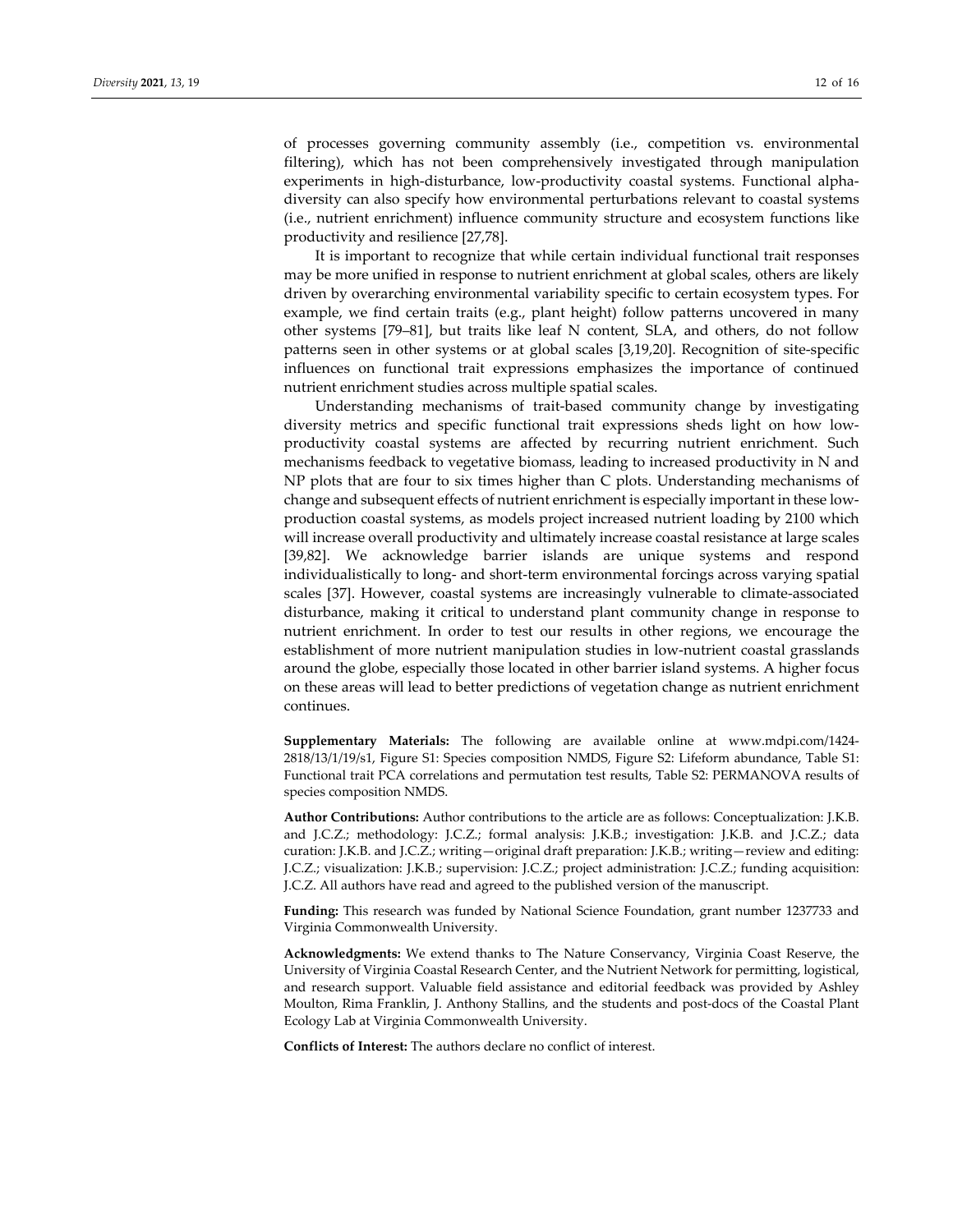## **References**

- 1. Fay, P.A.; Prober, S.M.; Harpole, W.S.; Knops, J.M.H.; Bakker, J.D.; Borer, E.T.; Lind, E.M.; MacDougall, A.S.; Seabloom, E.W.; Wragg, P.D.; et al. Grassland productivity limited by multiple nutrients. *Nat. Plants* **2015**, *1*, doi:10.1038/nplants.2015.80.
- 2. Harpole, W.S.; Sullivan, L.L.; Lind, E.M.; Firn, J.; Adler, P.B.; Borer, E.T.; Chase, J.; Fay, P.A.; Hautier, Y.; Hillebrand, H.; et al. Addition of multiple limiting resources reduces grassland diversity. *Nature* **2016**, *537*, 93–96, doi:10.1038/nature19324.
- 3. La Pierre, K.J.; Smith, M.D. Functional trait expression of grassland species shift with short- and long-term nutrient additions. *Plant. Ecol.* **2015**, *216*, 307–318, doi:10.1007/s11258‐014‐0438‐4.
- 4. Borer, E.T.; Seabloom, E.W.; Gruner, D.S.; Harpole, W.S.; Hillebrand, H. Herbivores and nutrients control grassland plant diversity via light limitation. *Nature* **2014**, *508*, 517–520, doi:10.1038/nature13144.Rights.
- 5. Mahowald, N.; Jickells, T.D.; Baker, A.R.; Artaxo, P.; Benitez-Nelson, C.R.; Bergametti, G.; Bond, T.C.; Chen, Y.; Cohen, D.D.; Herut, B.; et al. Global distribution of atmospheric phosphorus sources, concentrations and deposition rates, and anthropogenic impacts. *Glob. Biogeochem. Cycles* **2008**, *22*, 1–19, doi:10.1029/2008GB003240.
- 6. Vitousek, P.M.; Aber, J.D.; Howarth, R.H.; Likens, G.E.; Matson, P.A.; Schindler, D.W.; Schlesinger, W.H.; Tilman, D.G. Human alteration of the global nitrogen cycle: Source and consequences. *Ecol. Appl.* **1997**, *7*, 737–750, doi:10.1038/nn1891.
- 7. Galloway, J.N.; Aber, J.D.; Erisman, J.W.; Seitzinger, S.P.; Howarth, R.W.; Cowling, E.B.; Cosby, B.J. The Nitrogen Cascade. *Bioscience* **2003**, *53*, 341–356.
- 8. Rockström, J.; Steffen, W.; Noone, K.; Persson, Å.; Chapin, F.S.; Lambin, E.; Lenton, T.M.; Scheffer, M.; Folke, C.; Schellnuber, H.J.; et al. Planetary Boundaries: Exploring the Safe Operating Space for Humanity. *Ecol. Soc.* **2009**, *14*, 32.
- 9. Elser, J.J.; Bracken, M.E.S.; Cleland, E.E.; Gruner, D.S.; Harpole, W.S.; Hillebrand, H.; Ngai, J.T.; Seabloom, E.W.; Shurin, J.B.; Smith, J.E. Global analysis of nitrogen and phosphorus limitation of primary producers in freshwater, marine and terrestrial ecosystems. *Ecol. Lett.* **2007**, *10*, 1135–1142, doi:10.1111/j.1461‐0248.2007.01113.x.
- 10. Harpole, W.S.; Sullivan, L.L.; Lind, E.M.; Firn, J.; Adler, P.B.; Borer, E.T.; Chase, J.; Fay, P.A.; Hautier, Y.; Hillebrand, H.; et al. Out of the shadows: Multiple nutrient limitations drive relationships among biomass, light and plant diversity. *Funct. Ecol.* **2017**, *31*, 1839–1846, doi:10.1111/1365‐2435.12967.
- 11. Wilson, S.D.; Tilman, D. Interactive effects of fertilization and disturbance on community structure and resource availability in an old‐field plant community. *Oecologia* **1991**, *88*, 61–71, doi:10.1007/BF00328404.
- 12. Clark, C.M.; Cleland, E.E.; Collins, S.L.; Fargione, J.E.; Gough, L.; Gross, K.L.; Pennings, S.C.; Suding, K.N.; Grace, J.B. Environmental and plant community determinants of species loss following nitrogen enrichment. *Ecol. Lett.* **2007**, *10*, 596–607, doi:10.1111/j.1461‐0248.2007.01053.x.
- 13. Hautier, Y.; Niklaus, P.A.; Hector, A. Competition for light causes plant biodiversity loss after eutrophication. *Science* **2009**, *324*, 636–638, doi:10.1126/science.1169640.
- 14. Demalach, N.; Kadmon, R. Light competition explains diversity decline better than niche dimensionality. *Funct. Ecol.* **2017**, *31*, 1834–1838, doi:10.1111/1365‐2435.12841.
- 15. Carson, W.P.; Barrett, G.W. Succession in Old‐Field Plant Communities: Effects of Contrasting Types of Nutrient Enrichment. *Ecology* **1988**, *69*, 984–994.
- 16. Clark, C.M.; Tilman, D. Loss of plant species after chronic low‐level nitrogen deposition to prairie grasslands. *Nature* **2008**, *451*, 712–715, doi:10.1038/nature06503.
- 17. Koerner, S.E.; Avolio, M.L.; La Pierre, K.J.; Wilcox, K.R.; Smith, M.D.; Collins, S.L. Nutrient additions cause divergence of tallgrass prairie plant communities resulting in loss of ecosystem stability. *J. Ecol.* **2016**, *104*, 1478–1487, doi:10.1111/1365‐ 2745.12610.
- 18. Suding, K.N.; Collins, S.L.; Gough, L.; Clark, C.; Cleland, E.E.; Gross, K.L.; Milchunas, D.G.; Pennings, S. Functional‐ and abundance‐based mechanisms explain diversity loss due to N fertilization. *Proc. Natl. Acad. Sci. USA* **2005**, *102*, 4387–4392, doi:10.1073/pnas.0408648102.
- 19. Firn, J.; McGree, J.M.; Harvey, E.; Flores-Moreno, H.; Schütz, M.; Buckley, Y.M.; Borer, E.T.; Seabloom, E.W.; La Pierre, K.J.; MacDougall, A.M.; et al. Leaf nutrients, not specific leaf area, are consistent indicators of elevated nutrient inputs. *Nat. Ecol. Evol.* **2019**, *3*, 400–406, doi:10.1038/s41559‐018‐0790‐1.
- 20. Tatarko, A.R.; Knops, J.M.H. Nitrogen addition and ecosystem functioning: Both species abundances and traits alter community structure and function. *Ecosphere* **2018**, *9*, e02087, doi:10.1002/ecs2.2087.
- 21. Ceulemans, T.; Merckx, R.; Hens, M.; Honnay, O. A trait‐based analysis of the role of phosphorus vs. nitrogen enrichment in plant species loss across North‐west European grasslands. *J. Appl. Ecol.* **2011**, *48*, 1155–1163, doi:10.1111/j.1365‐ 2664.2011.02023.x.
- 22. Zhang, D.; Peng, Y.; Li, F.; Yang, G.; Wang, J.; Yu, J.; Zhou, G.; Yang, Y. Trait identity and functional diversity co-drive response of ecosystem productivity to nitrogen enrichment. *J. Ecol.* **2019**, *107*, 2402–2414, doi:10.1111/1365‐2745.13184.
- 23. Hu, G.; Jin, Y.; Liu, J.; Yu, M. Functional diversity versus species diversity: Relationships with habitat heterogeneity at multiple scales in a subtropical evergreen broad‐leaved forest. *Ecol. Res.* **2014**, doi:10.1007/s11284‐014‐1178‐6.
- 24. Kraft, N.J.B.; Valencia, R.; Ackerly, D.D. Functional traits and niche‐based tree community assembly in an Amazonian forest. *Science* **2008**, doi:10.1126/science.1160662.
- 25. Calow, P. Towards a Definition of Functional Ecology. *Funct. Ecol.* **1987**, doi:10.2307/2389358.
- 26. Laureto, L.M.O.; Cianciaruso, M.V.; Samia, D.S.M. Functional diversity: An overview of its history and applicability. *Nat. Conserv.* **2015**, *13*, 112–116, doi:10.1016/j.ncon.2015.11.001.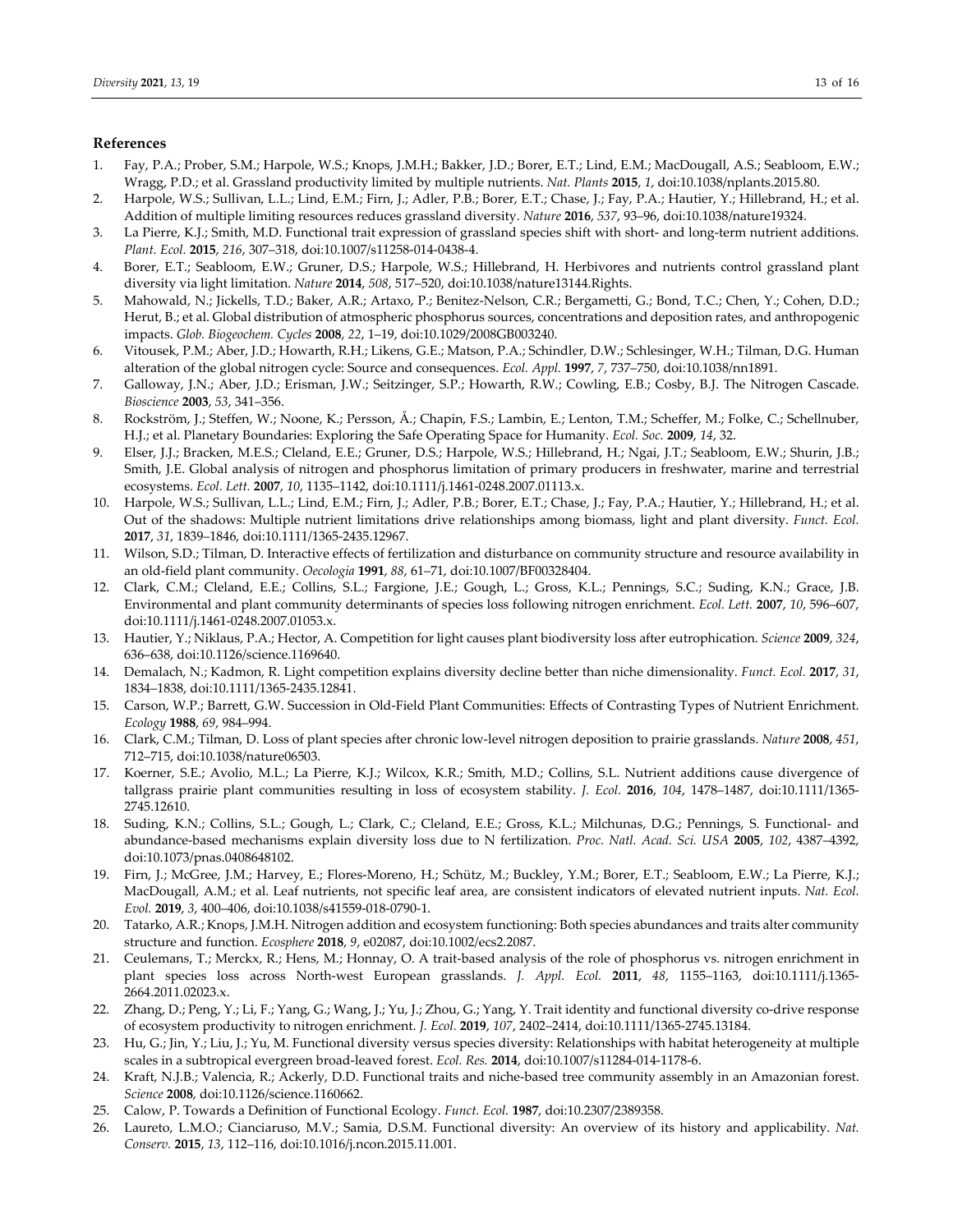- 27. Mouillot, D. Niche-assembly vs. dispersal-assembly rules in coastal fish metacommunities: Implications for management of biodiversity in brackish lagoons. *J. Appl. Ecol.* **2007**, *44*, 760–767, doi:10.1111/j.1365‐2664.2007.01330.x.
- 28. Carmona, C.P.; de Bello, F.; Mason, N.W.H.; Lepš, J. Traits Without Borders: Integrating Functional Diversity Across Scales. *Trends Ecol. Evol.* **2016**, *31*, 382–394, doi:10.1016/j.tree.2016.02.003.
- 29. Mason, N.W.H.; Richardson, S.J.; Peltzer, D.A.; de Bello, F.; Wardle, D.A.; Allen, R.B. Changes in coexistence mechanisms along a long‐term soil chronosequence revealed by functional trait diversity. *J. Ecol.* **2012**, *100*, 678–689, doi:10.1111/j.1365‐ 2745.2012.01965.x.
- 30. Niu, K.; Choler, P.; de Bello, F.; Mirotchnick, N.; Du, G.; Sun, S. Fertilization decreases species diversity but increases functional diversity: A three‐year experiment in a Tibetan alpine meadow. *Agric. Ecosyst. Environ.* **2014**, *182*, 106–112, doi:10.1016/j.agee.2013.07.015.
- 31. Helsen, K.; Ceulemans, T.; Stevens, C.J.; Honnay, O. Increasing Soil Nutrient Loads of European Semi‐natural Grasslands Strongly Alter Plant Functional Diversity Independently of Species Loss. *Ecosystems* **2014**, *17*, 169–181, doi:10.1007/s10021‐013‐ 9714‐8.
- 32. Ehrenfeld, J.G. Dynamics and processes of barrier island vegetation. *Rev. Aquat. Sci.* **1990**, *2*, 437–480.
- 33. Seitzinger, S.P.; Kroeze, C.; Bouwman, A.F.; Caraco, N.; Dentener, F.; Styles, R.V. Global patterns of dissolved inorganic and particulate nitrogen inputs to coastal systems: Recent conditions and future projections. *Estuaries* **2002**, *25*, 640–655, doi:10.1007/BF02804897.
- 34. Aggenbach, C.J.S.; Kooijman, A.M.; Fujita, Y.; van der Hagen, H.; van Til, M.; Cooper, D.; Jones, L. Does atmospheric nitrogen deposition lead to greater nitrogen and. *Biol. Conserv.* **2017**, *212*, 416–422, doi:10.1016/j.biocon.2016.12.007.
- 35. Pakeman, R.J.; Alexander, J.; Brooker, R.; Cummins, R.; Fielding, D.; Gore, S.; Hewison, R.; Mitchell, R.; Moore, E.; Orford, K.; et al. Long‐term impacts of nitrogen deposition on coastal plant. *Environ. Pollut.* **2016**, *212*, 337–347, doi:10.1016/j.envpol.2016.01.084.
- 36. Day, F.P.; Conn, C.; Crawford, E.; Stevenson, M. Long‐term effects of nitrogen fertilization on plant community structure on a coastal barrier island dune chronosequence. *J. Coast. Res.* **2004**, *20*, 722–730, doi:10.2112/1551‐ 5036(2004)20[722:LEONFO]2.0.CO;2.
- 37. Zinnert, J.C.; Stallins, J.A.; Brantley, S.T.; Young, D.R. Crossing scales: The complexity of barrier‐island processes for predicting future change. *Bioscience* **2017**, *67*, 39–52, doi:10.1093/biosci/biw154.
- 38. Stutz, M.L.; Pilkey, O.H. A Review of Global Barrier Island Distribution. *J. Coast. Res.* **2001**, *34*, *1*5–22.
- 39. Sinha, E.; Michalak, A.M.; Balaji, V. Eutrophication will increase during the 21st century as a result of precipitation changes. *Science* **2017**, *357*, 1–5, doi:10.1126/science.aan2409.
- 40. Smith, V.H.; Tilman, G.D.; Nekola, J.C. Eutrophication: Impacts of excess nutrient inputs on freshwater, marine, and terrestrial ecosystems. *Environ. Pollut.* **1999**, *100*, 179–196, doi:10.1016/S0269‐7491(99)00091‐3.
- 41. Osgood, D.T.; Zieman, J.C. Factors controlling aboveground Spartina alterniflora (Smooth cordgrass) tissue element composition and production in different‐age barrier island marshes. *Estuaries* **1993**, *16*, 815–826, doi:10.2307/1352440.
- 42. Zinnert, J.C.; Shiflett, S.A.; Via, S.; Bissett, S.; Dows, B.; Manley, P.; Young, D.R. Spatial–Temporal Dynamics in Barrier Island Upland Vegetation: The Overlooked Coastal Landscape. *Ecosystems* **2016**, *19*, 685–697, doi:10.1007/s10021‐016‐9961‐6.
- 43. Young, D.R.; Brantley, S.T.; Zinnert, J.C.; Vick, J.K. Landscape position and habitat polygons in a dynamic coastal environment. *Ecosphere* **2011**, *2*, doi:10.1890/ES10‐00186.1.
- 44. Sinclair, M.N.; Woods, N.N.; Zinnert, J.C. Seasonal facilitative and competitive trade‐offs between shrub seedlings and coastal grasses. *Ecosphere* **2020**, doi:10.1002/ecs2.2995.
- 45. Moulton, A. *Short‐Term Effects of Nutrients on a Barrier Island Grassland Community*; Virginia Commonwealth University: Richmond, VA, USA, 2017.
- 46. Funk, J.L.; Larson, J.E.; Ames, G.M.; Butterfield, B.J.; Cavender‐Bares, J.; Firn, J.; Laughlin, D.C.; Sutton‐Grier, A.E.; Williams, L.; Wright, J. Revisiting the Holy Grail: Using plant functional traits to understand ecological processes. *Biol. Rev.* **2016**, *92*, 1156– 1173, doi:10.1111/brv.12275.
- 47. Laliberté, E.; Norton, D.A.; Scott, D. Contrasting effects of productivity and disturbance on plant functional diversity at local and metacommunity scales. *J. Veg. Sci.* **2013**, *24*, 834–842, doi:10.1111/jvs.12044.
- 48. Wright, I.J.; Reich, P.B.; Westoby, M.; Ackerly, D.D.; Baruch, Z.; Bongers, F.; Cavender‐Bares, J.; Chapin, T.; Cornellssen, J.H.C.; Diemer, M.; et al. The worldwide leaf economics spectrum. *Nature* **2004**, *428*, 821–827, doi:10.1038/nature02403.
- 49. Poorter, H.; De Jong, R. A comparison of specific leaf area, chemical composition and leaf construction costs of field plants from 15 habitats differing in productivity. *New Phytol.* **1999**, *143*, 163–176, doi:10.1046/j.1469‐8137.1999.00428.x.
- 50. Díaz, S.; Hodgson, J.G.; Thompson, K.; Cabido, M.; Cornelissen, J.H.C.; Jalili, A.; Montserrat‐Martí, G.; Grime, J.P.; Zarrinkamar, F.; Asri, Y.; et al. The plant traits that drive ecosystems: Evidence from three continents. *J. Veg. Sci.* **2004**, *15*, 295–304, doi:10.1111/j.1654‐1103.2004.tb02266.x.
- 51. Liu, X.; Xu, G.; Wu, Y.; Ma, L.; Gao, J.; Zhang, Y.; Liu, P. Leaf characters of Ulmus elongata in fragmented habitats: Implications for conservation. *Acta Ecol. Sin.* **2017**, *37*, 346–353, doi:10.1016/j.chnaes.2017.05.001.
- 52. Hobbie, E.A.; Högberg, P. Nitrogen isotopes link mycorrhizal fungi and plants to nitrogen dynamics. *New Phytol.* **2012**, *196*, 367–382, doi:10.1111/j.1469‐8137.2012.04300.x.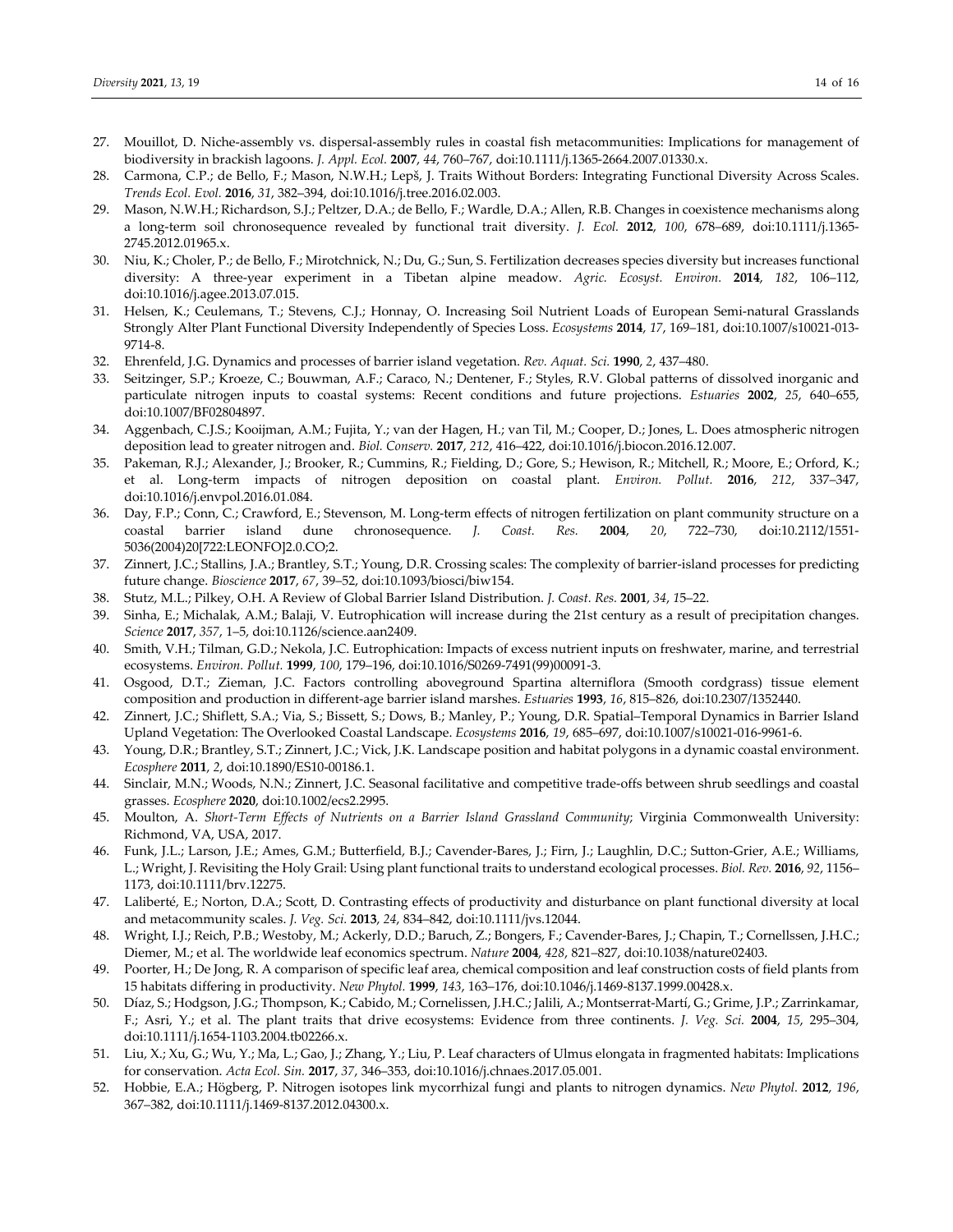- 53. Kleinebecker, T.; Hölzel, N.; Prati, D.; Schmitt, B.; Fischer, M.; Klaus, V.H. Evidence from the real world:15N natural abundances reveal enhanced nitrogen use at high plant diversity in Central European grasslands. *J. Ecol.* **2014**, *102*, 456–465, doi:10.1111/1365‐2745.12202.
- 54. Garnier, E.; Cortez, J.; Billès, G.; Navas, M.L.; Roumet, C.; Debussche, M.; Laurent, G.; Blanchard, A.; Aubry, D.; Bellmann, A.; et al. Plant functional markers capture ecosystem properties during secondary succession. *Ecology* **2004**, *85*, 2630–2637, doi:10.1890/03‐0799.
- 55. Oksanen, J.; Blanchet, F.G.; Friendly, M.; Kindt, R.; Legendre, P.; Mcglinn, D.; Minchin, P.R.; O'hara, R.B.; Simpson, G.L.; Solymos, P.; et al. Vegan: Community Ecology Package. R Package Version 2.5‐4. 2019. Available online: https://cran.r‐ project.org/web/packages/vegan/index.html (accessed on 15 April 2020).
- 56. Anderson, M.J. Permutational Multivariate Analysis of Variance (PERMANOVA). In *Wiley StatsRef: Statistics Reference Online*; 2017. Available online: https://onlinelibrary.wiley.com/doi/full/10.1002/9781118445112.stat07841 (accessed 19 September 2020).
- 57. Botta‐Dukát, Z. Rao's quadratic entropy as a measure of functional diversity based on multiple traits. *J. Veg. Sci.* **2005**, *16*, 533– 540, doi:10.1111/j.1654‐1103.2005.tb02393.x.
- 58. Laliberte, E.; Legendre, P. A distance‐based framework for measuring functional diversity from multiple traits. *Ecology* **2010**, *91*, 299–305, doi:10.1890/08‐2244.1.
- 59. Laliberté, E.; Legendre, P.; Shipley, B. FD: Measuring Functional Diversity from Multiple Traits, and other Tools for Functional Ecology. R Package. 2015. Available online: https://cran.r‐project.org/web/packages/FD/FD.pdf (accessed on 15 April 2020).
- 60. Anderson, M.J.; Ellingsen, K.E.; McArdle, B.H. Multivariate dispersion as a measure of beta diversity. *Ecol. Lett.* **2006**, *9*, 683– 693, doi:10.1111/j.1461‐0248.2006.00926.x.
- 61. Anderson, M.J. Distance‐based tests for homogeneity of multivariate dispersions. *Biometrics* **2006**, *62*, 245–253, doi:10.1111/j.1541‐0420.2005.00440.x.
- 62. Siefert, A.; Ritchie, M.E. Intraspecific trait variation drives functional responses of old‐field plant communities to nutrient enrichment. *Oecologia* **2016**, *181*, 245–255, doi:10.1007/s00442‐016‐3563‐z.
- 63. Hobbie, E.A.; Macko, S.A.; Williams, M. Correlations between foliar δ15N and nitrogen concentrations may indicate‐plant‐ mycorrhizal interactions. *Oecologia* **2000**, *122*, 273–283, doi:10.1007/PL00008856.
- 64. Craine, J.M.; Brookshire, E.N.J.; Cramer, M.D.; Hasselquist, N.J.; Koba, K.; Marin‐Spiotta, E.; Wang, L. Ecological interpretations of nitrogen isotope ratios of terrestrial plants and soils. *Plant. Soil* **2015**, *396*, 1–26, doi:10.1007/s11104‐015‐2542‐1.
- 65. Jung, K.; Gebauer, G.; Gehre, M.; Hofmann, D.; Weißflog, L.; Schüürmann, G. Anthropogenic impacts on natural nitrogen isotope variations in Pinus sylvestris stands in an industrially polluted area. *Environ. Pollut.* **1997**, *97*, 175–181, doi:10.1016/S0269‐ 7491(97)00053‐5.
- 66. Michelsen, A.; Quarmby, C.; Sleep, D.; Jonasson, S. Vascular plant 15N natural abundance in heath and forest tundra ecosystems is closely correlated with presence and type of mycorrhizal fungi in roots. *Oecologia* **1998**, *115*, 406–418, doi:10.1007/s004420050535.
- 67. Högberg, P.; Johannisson, C.; Yarwood, S.; Callesen, I.; Näsholm, T.; Myrold, D.D.; Högberg, M.N. Recovery of ectomycorrhiza after "nitrogen saturation" of a conifer forest. *New Phytol.* **2011**, *189*, 515–525, doi:10.1111/j.1469‐8137.2010.03485.x.
- 68. Robinson, D. δ15N as an integrator of the nitrogen cycle. *Trends Ecol. Evol.* **2001**, *16*, 153–162, doi:10.1016/S0169‐5347(00)02098‐ X.
- 69. Bond, G. Fixation of Nitrogen by Higher Plants Other than Legumes. *Annu. Rev. Plant. Physiol.* **1967**, doi:10.1146/annurev.pp.18.060167.000543.
- 70. Young, D.R.; Sande, E.; Peters, G.A. Spatial relationships of Frankia and Myrica cerifera on a Virginia, USA Barrier Island. *Symbiosis* **1992**, *12*, 209–220.
- 71. Craine, J.M.; Elmore, A.J.; Aidar, M.P.M.; Bustamante, M.; Dawson, T.E.; Hobbie, E.A.; Kahmen, A.; MacK, M.C.; McLauchlan, K.K.; Michelsen, A.; et al. Global patterns of foliar nitrogen isotopes and their relationships with climate, mycorrhizal fungi, foliar nutrient concentrations, and nitrogen availability. *New Phytol.* **2009**, *183*, 980–992.
- 72. Johnson, N.C.; Rowland, D.L.; Corkidi, L.; Egerton‐Warburton, L.M.; Allen, E.B. Nitrogen enrichment alters mycorrhizal allocation at five mesic to semiarid grasslands. *Ecology* **2003**, *84*, 1895–1908, doi:10.1890/0012‐ 9658(2003)084[1895:NEAMAA]2.0.CO;2.
- 73. Grman, E.; Robinson, T.M.P. Resource availability and imbalance affect plant‐mycorrhizal interactions: A field test of three hypotheses. *Ecology* **2013**, *94*, 62–71, doi:10.1890/12‐0385.1.
- 74. Chen, W.; Xu, R.; Wu, Y.; Chen, J.; Zhang, Y.; Hu, T.; Yuan, X.; Zhou, L.; Tan, T.; Fan, J. Plant diversity is coupled with beta not alpha diversity of soil fungal communities following N enrichment in a semi‐arid grassland. *Soil Biol. Biochem.* **2018**, *116*, 388– 398, doi:10.1016/j.soilbio.2017.10.039.
- 75. Zhang, N.; Wan, S.; Li, L.; Bi, J.; Zhao, M.; Ma, K. Impacts of urea N addition on soil microbial community in a semi‐arid temperate steppe in northern China. *Plant. Soil* **2008**, *311*, 19–28, doi:10.1007/s11104‐008‐9650‐0.
- 76. Avolio, M.L.; Carroll, I.T.; Collins, S.L.; Houseman, G.R.; Hallett, L.M.; Isbell, F.; Koerner, S.E.; Komatsu, K.J.; Smith, M.D.; Wilcox, K.R. A comprehensive approach to analyzing community dynamics using rank abundance curves. *Ecosphere* **2019**, doi:10.1002/ecs2.2881.
- 77. Swenson, N.G.; Erickson, D.L.; Mi, X.; Bourg, N.A.; Forero-Montana, J.; Ge, X.; Howe, R.; Lake, J.K.; Liu, X.; Ma, K.; et al. Phylogenetic and functional alpha and beta diversity in temperate and tropical tree communities. *Ecology* **2012**, *93*, doi:10.1890/11‐0402.1.